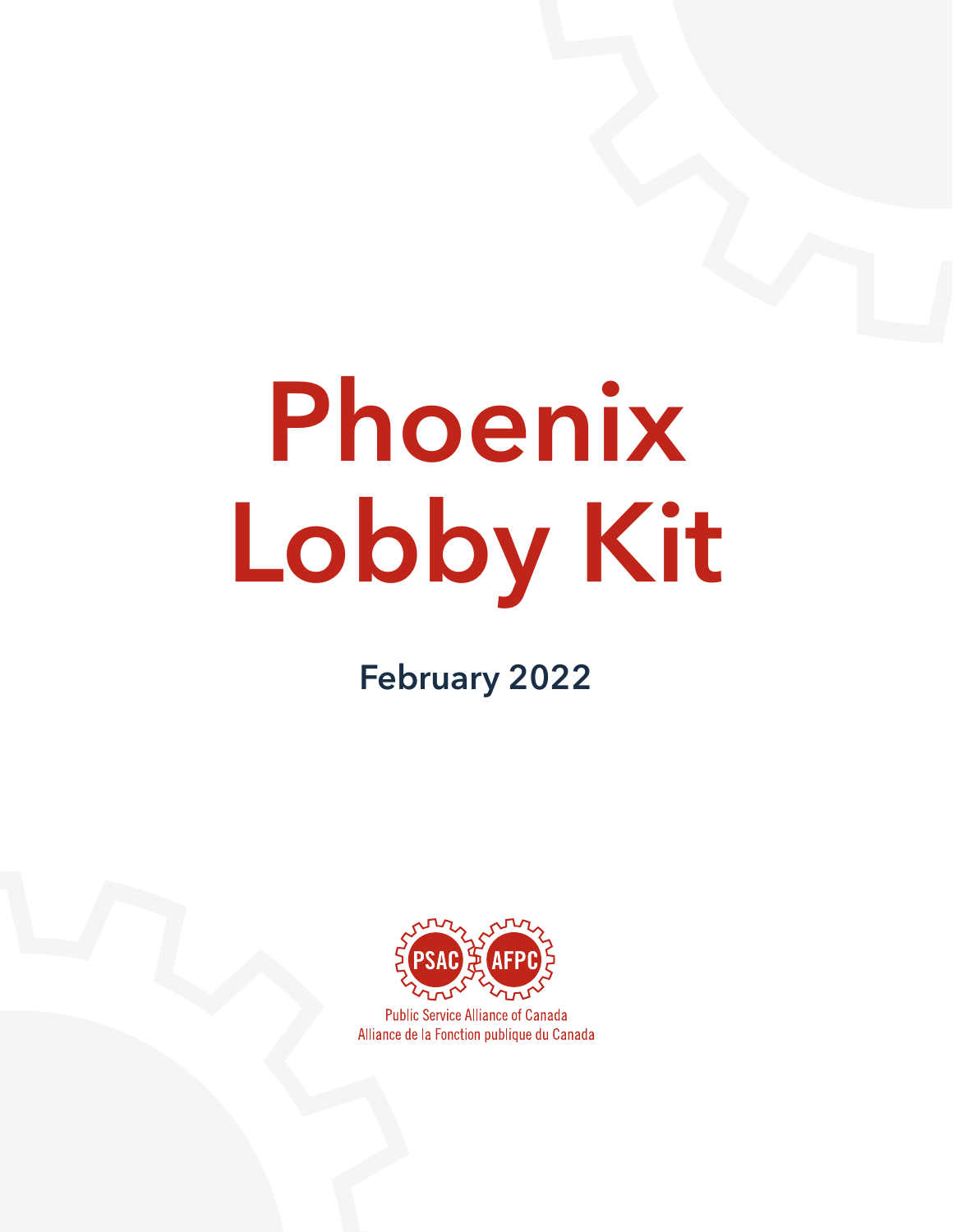## Phoenix Lobby Kit

Thank you for the work that you are about to do to help thousands of PSAC members who have been impacted by the Phoenix fiasco. Lobbying is an important activity that can be used to move governments, make lasting legislative changes and achieve better working conditions for Canadians.

#### In this kit, you will find:

- Campaign-specific messages
- Tips for using the messages
- Tips and tricks for a successful online lobby
- Information on the Member of Parliament
- A fill-in-the-blanks checklist to plan your lobby activities
- A report back form

Remember that your goal is to convince the MP you are lobbying to take action.

MPs are human beings — they will be moved by compelling, factual stories. They'll also be motivated by their own electoral success. They *want* people to appreciate their work and their efforts — they *want* people to vote for them. Your job is to convince them that taking action is good for workers because it's the right thing to do, and also that it could help them gain support in future elections.

Read through the kit at your own pace and reach out to your [PSAC regional representative](http://psacunion.ca/regional-office-contact) for help with planning your lobbying activities.

Happy lobbying!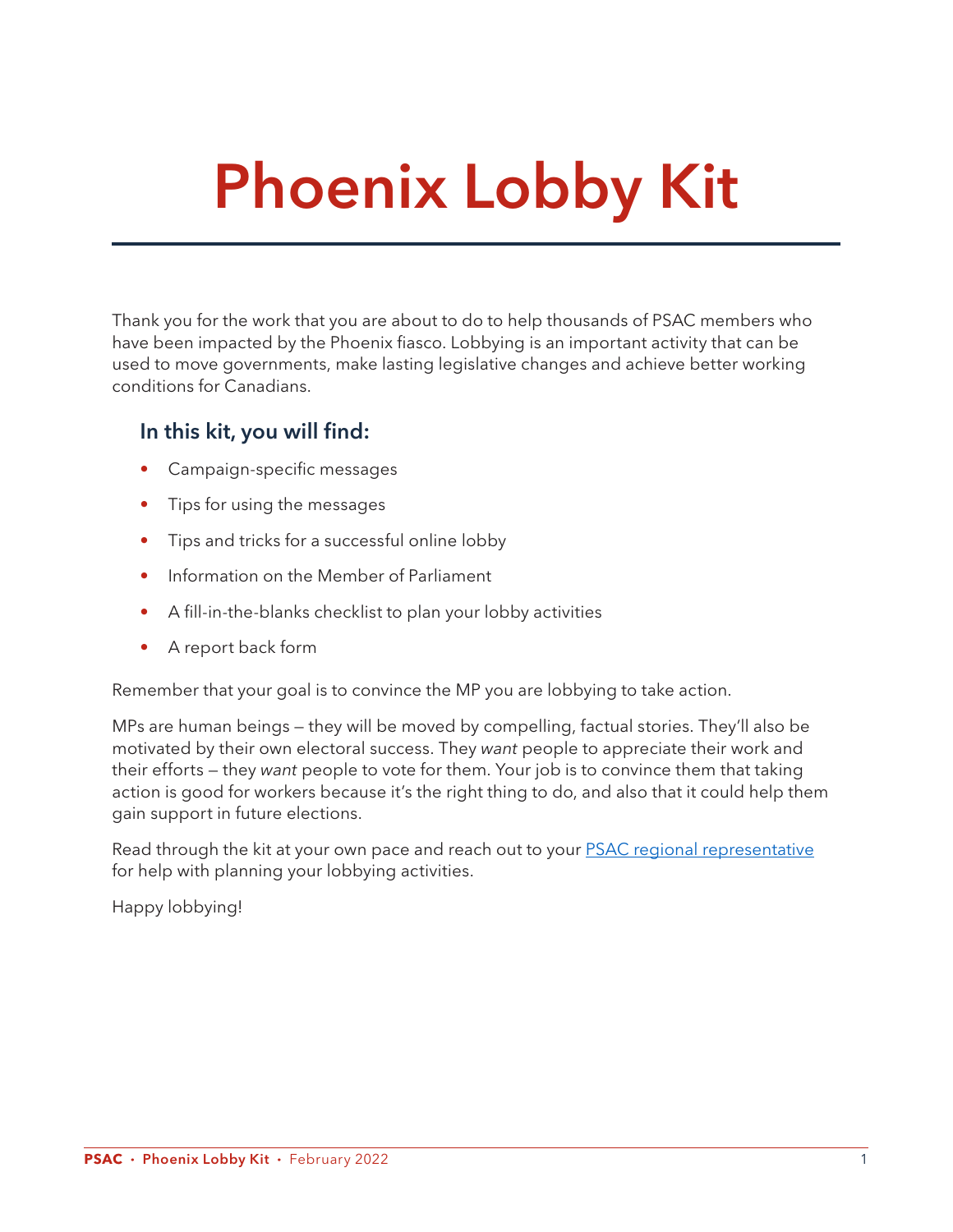#### **Objectives**

#### Thank you for participating in this lobby effort. Our objectives are:

- to educate Members of Parliament about the Phoenix pay system and the financial hardships and stress **it is still causing our members**.
- to inform MPs that our members are frustrated and angry due to more than six years of ongoing pay issues.
- to remind Members of Parliament that federal public service workers continue to deliver frontline services to Canadians throughout the pandemic despite still not getting paid correctly.
- to get a commitment from the MP to support our key "asks" of the government.
- to make it clear to government MPs that they must urge Prime Minister Justin Trudeau and their colleagues who have agency in these matters to respect and support public service workers by fulfilling our demands.

#### **Background**

In June 2011, the Harper government contracted IBM to develop a new payroll system for the federal government. When they consolidated the federal public service pay system, hundreds of compensation advisors were laid off and their years of expertise and experience were lost.

By the time the project was passed onto Justin Trudeau's Liberal government, it was already clear Phoenix was plagued with problems. Despite PSAC and other unions sounding the alarm, Trudeau's government went ahead and launched the pay system in 2016.

Since then, over 200,000 federal public service workers and their families have been impacted by Phoenix. Some have not been paid properly, others have gone unpaid for months at a time. Many have experienced debt, loss, bankruptcy — even homelessness.

Admitting defeat, in early 2018 the government publicly announced that they would be scrapping the Phoenix pay system. Later that year they launched the process to design a new pay roll system. The government has been discussing replacement options with several new vendors.

In April 2019, the government offered a settlement to all federal public sector unions which included a maximum of 5 days paid leave, that was not guaranteed cashable, and an expanded expense claims process that would exclude many PSAC members' claims. PSAC rejected the offer with the overwhelming support of its membership.

In 2020, PSAC reached an equitable settlement. Instead of the five days paid leave, we negotiated a \$2,500 lump sum payment for all members impacted by the Phoenix pay system. The new agreement also includes an improvement to the current claims process for out-of-pocket expenses and financial losses and compensation for severe impacts.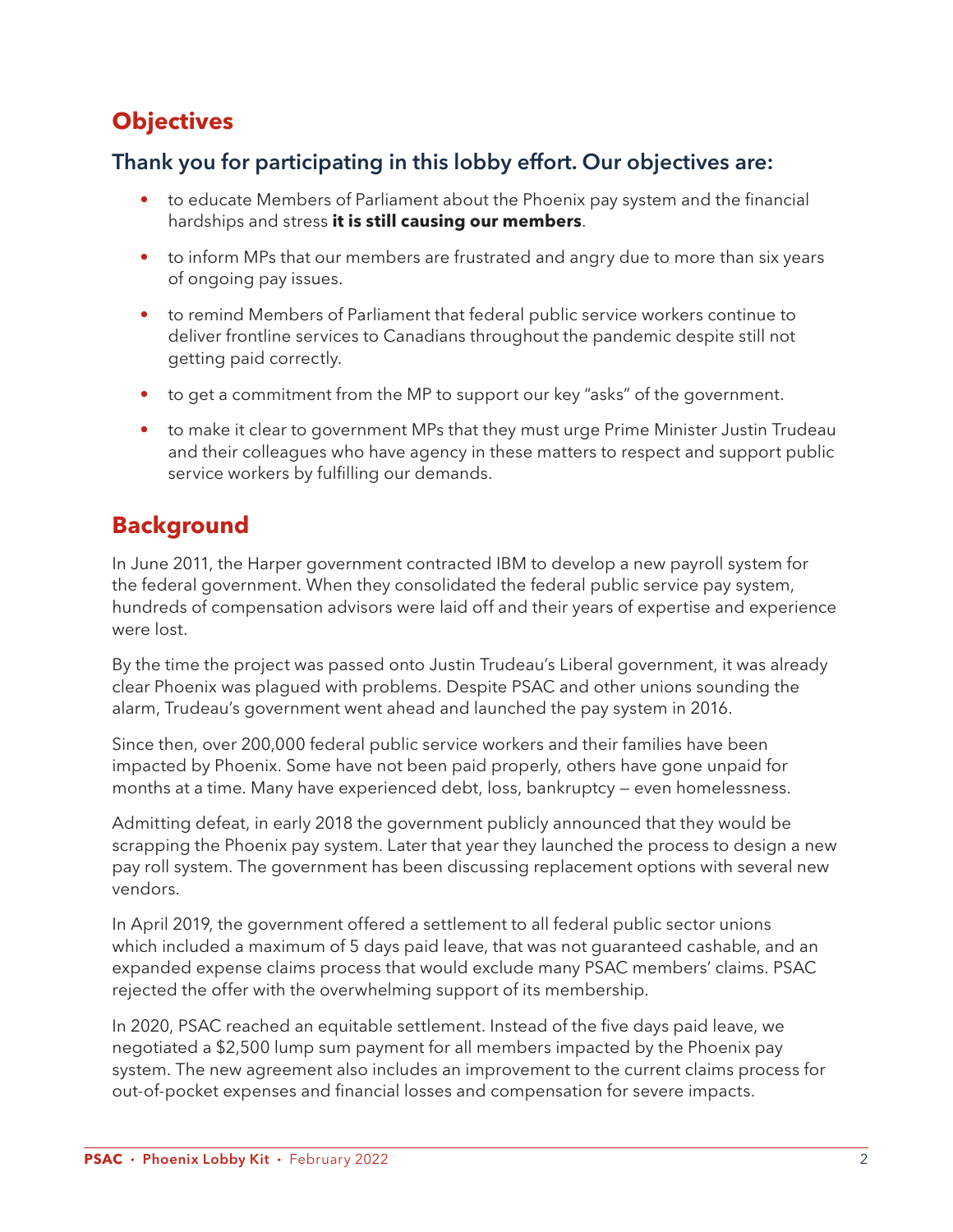Payments for the current employees started in March 2021. Retirees and former employees had to wait until fall of 2021 to fill their claims.

Unfortunately, the employer decided the Phoenix compensation for damages was taxable. PSAC asked Canada Revenue Agency to review this wrongful decision, but Treasury Board refused to cooperate.

To ensure a prompt resolution of this dispute impacting thousands of members, PSAC has proposed to CRA that both parties jointly request that the dispute be resolved by the Tax Court. This would expedite the process and avoid thousands of individual appeals.

#### **Making the pitch and framing our key demands**

*\*\*\* Ensure, whenever possible, that you connect either federal public service jobs, or services that the MP's constituents rely on, with the specific riding. If possible, prepare a personal story. It will help to bring it home. \*\*\**

- The Phoenix pay system has been financially and psychologically devastating for tens of thousands of PSAC members. It started with massive financial loss as workers lost their homes, their cars and their savings, and has continued with constant pay shortfalls and errors for over six years now.
- Incredibly, six years later, there is no end in sight for the Phoenix pay fiasco.
- There are still more than 141,000 Phoenix cases in the backlog, with new ones created every single day.
- Our ordeal won't be over until the government puts in place a pay system that pays us accurately and on time, every time — but that's still years away — so the only solution right now is hiring more compensation advisors.
- Public service workers want to see an end to their pay problems. We deserve to be paid correctly, and when issues arise, to have them resolved quickly, with concrete timelines for pay issues to end.
- We want the peace of mind knowing the government our employer is doing everything in their power to make this right.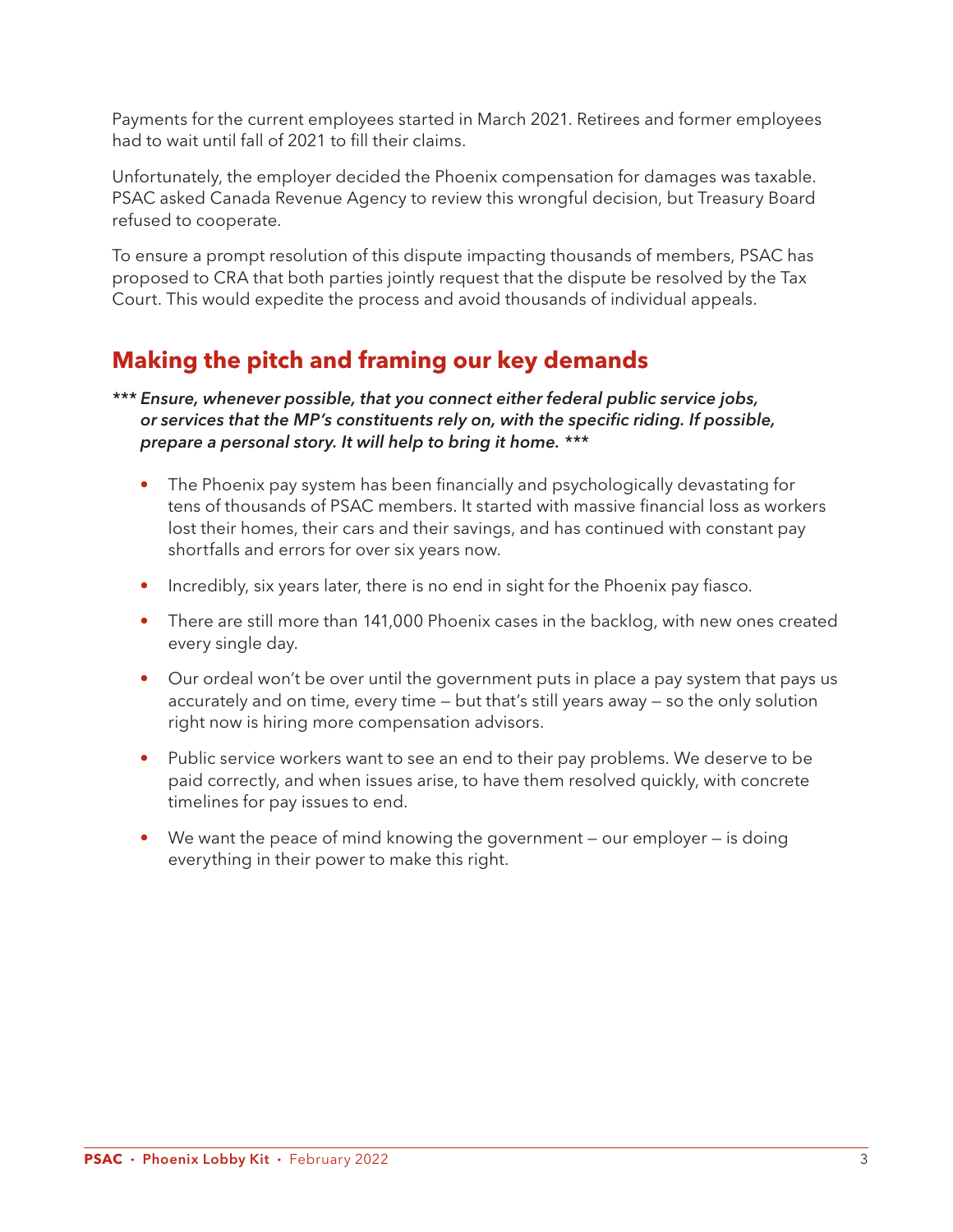#### **Our key demands**

#### **1. Hire more compensation advisors to fix pay problems and prevent future issues**

- More compensation advisors are desperately needed to fix the Phoenix issues created every day, and to eliminate the growing backlog of cases.
- It's the only path forward to bring relief to workers.
- Working in compensation with a broken pay system is a difficult and stressful job. This has caused problems with hiring and retention. The government should renew the recruitment and incentive package for compensation advisors to attract and keep these highly trained staff.

#### **2. Support PSAC's call for ongoing damages compensation**

- PSAC members received general damages for the hardships caused by Phoenix from 2016 to 2019, but the problems never stopped.
- Since then, workers still haven't been paid properly, and workers deserve additional compensation for the pain and suffering they continue to endure.
- The claims process for expenses and major losses should also be available to our members as long as they continue to experience hardships.

#### **3. Make Phoenix general damages compensation non-taxable**

- Phoenix damages were negotiated to compensate for the pain and suffering caused by years of pay issues and should be tax-free.
- But Treasury Board and Canada Revenue Agency have refused to review the taxability of Phoenix damages.
- If the taxation issue is not resolved, tens of thousands of workers may have no choice but to file individual tax appeals to Canada Revenue Agency.

#### **4. Properly consult and engage with unions and federal workers on the next pay system**

- When our members warned Phoenix wasn't ready, the government didn't listen, and federal workers paid the price. That can't happen again.
- We expect the government to thoroughly test the next pay system and consult with compensation advisors and the workers who'll be paid by it before launching Phoenix's replacement.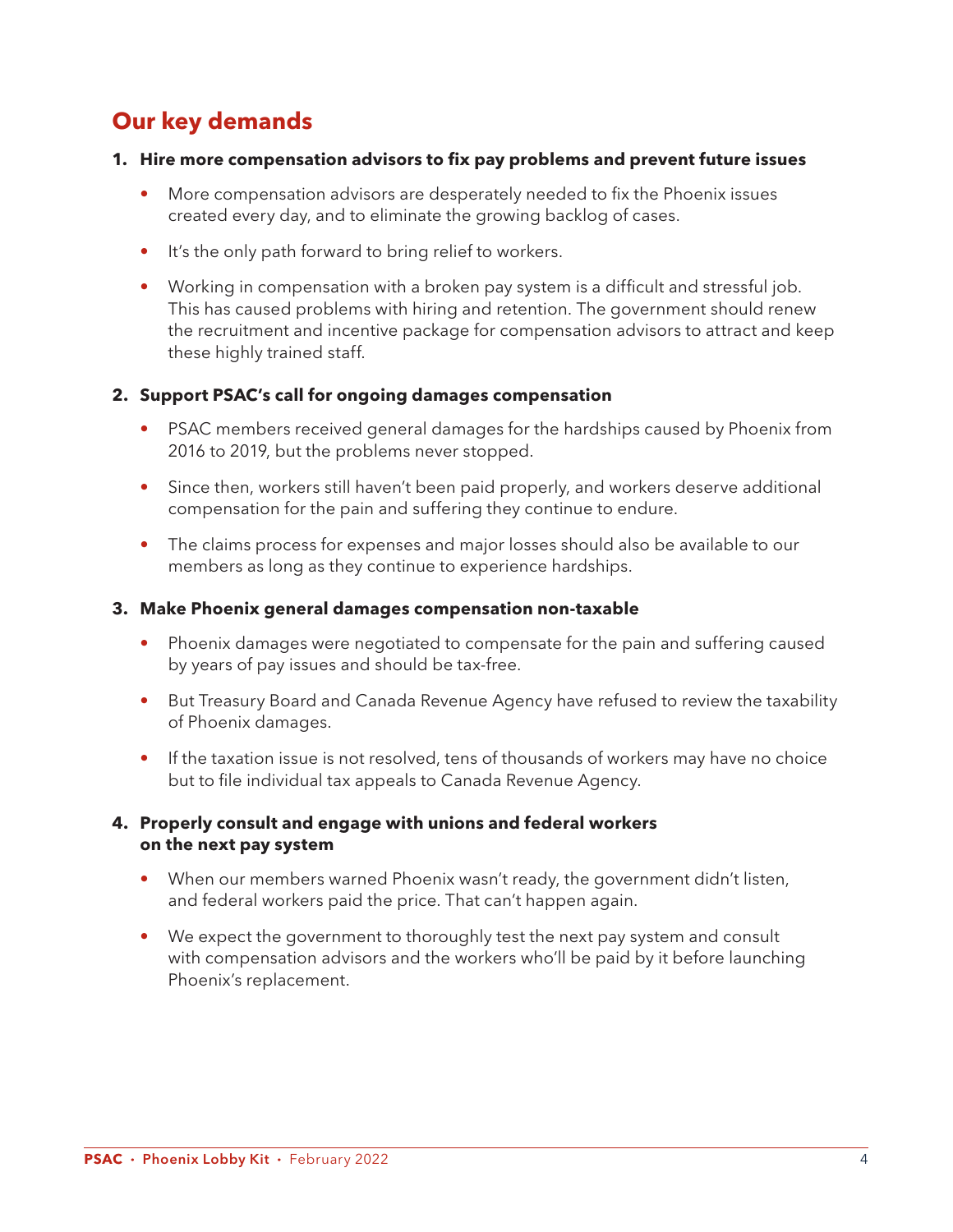#### **5. Launch a national inquiry into the Phoenix pay disaster**

- The Phoenix pay fiasco is a national disgrace that has cost taxpayers billions of dollars and affected hundreds of thousands of Canadians.
- There has been virtually no accountability or investigation into the rollout or impact of Phoenix aside from the Auditor General's report in 2017.
- Federal public service workers and Canadian taxpayers deserve a national inquiry into Phoenix to make sure this disaster is never repeated.

 *Please urge the Prime Minister to act now, so public service workers no longer have to suffer from the Phoenix disaster.* 

#### **Questions for Government MPs**

- Will you ask the Minister of National Revenue Diane Lebouthillier for Canada Revenue Agency to review its ruling on the taxability of Phoenix general damages?
- Will you ask your government to commit to a concrete timeline to resolve outstanding pay issues and eliminate the Phoenix case backlog?
- Will you ask Treasury Board President Mona Fortier and Minister of Public Services and Procurement Filomena Tassi to commit to hiring more compensation advisors to fix pay issues and eliminate the backlog of cases?
- Will you commit to supporting our call for general damages to be paid for workers who are still being impacted by Phoenix every day?
- Will you urge Prime Minister Justin Trudeau to bring accountability to the table by calling a national inquiry into Phoenix to prevent a similar disaster from ever happening again?

#### **Questions for opposition MPs**

• Will you commit to ask these questions to the government?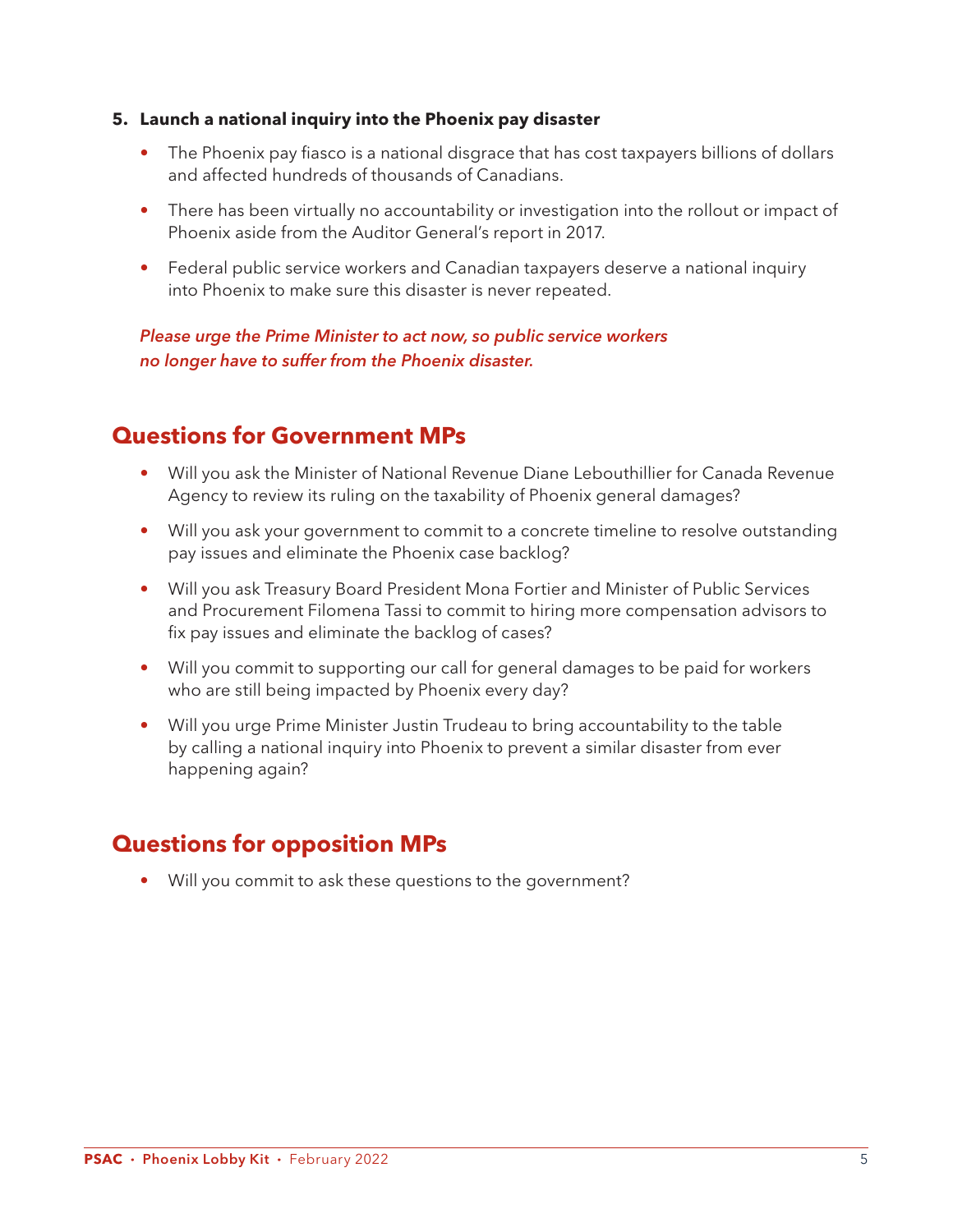#### **LOBBY MEETING CHECKLIST**

#### Before the meeting:

| $\Box$ Research the Member of Parliament. A quick check on Google and Facebook can tell you |
|---------------------------------------------------------------------------------------------|
| what particular interests your MP has and who their connections are in the community.       |
| This will help frame your approach and discussion at the meeting. The profile on the        |
| MP on the Parliamentary website will tell you what Parliamentary committee(s) the           |
| MP is a member of.                                                                          |

 $\Box$  Call or email your MP to request a meeting.

- $\Box$  Follow up to confirm the meeting details prior to the appointment and determine how long your meeting is.
- $\Box$  Review the materials in this kit to get a clear understanding of the issue and what we are asking for.

 $\Box$  Have a team meeting with your fellow PSAC activists and rep in preparation:

| $\Box$ review how long you have with the MP and plan how you will stay within |  |  |
|-------------------------------------------------------------------------------|--|--|
| the allotted time;                                                            |  |  |

 $\Box$  review the points you will raise with the MP;

 $\Box$  review answers to possible objections the MP may raise;

- $\Box$  review the commitments you want to obtain from the MP;
- $\Box$  determine who will say what during the meeting;
- $\Box$  decide who will take notes;
- $\Box$  assign someone to complete the lobby report after the meeting.
- $\Box$  Run through your points a couple of times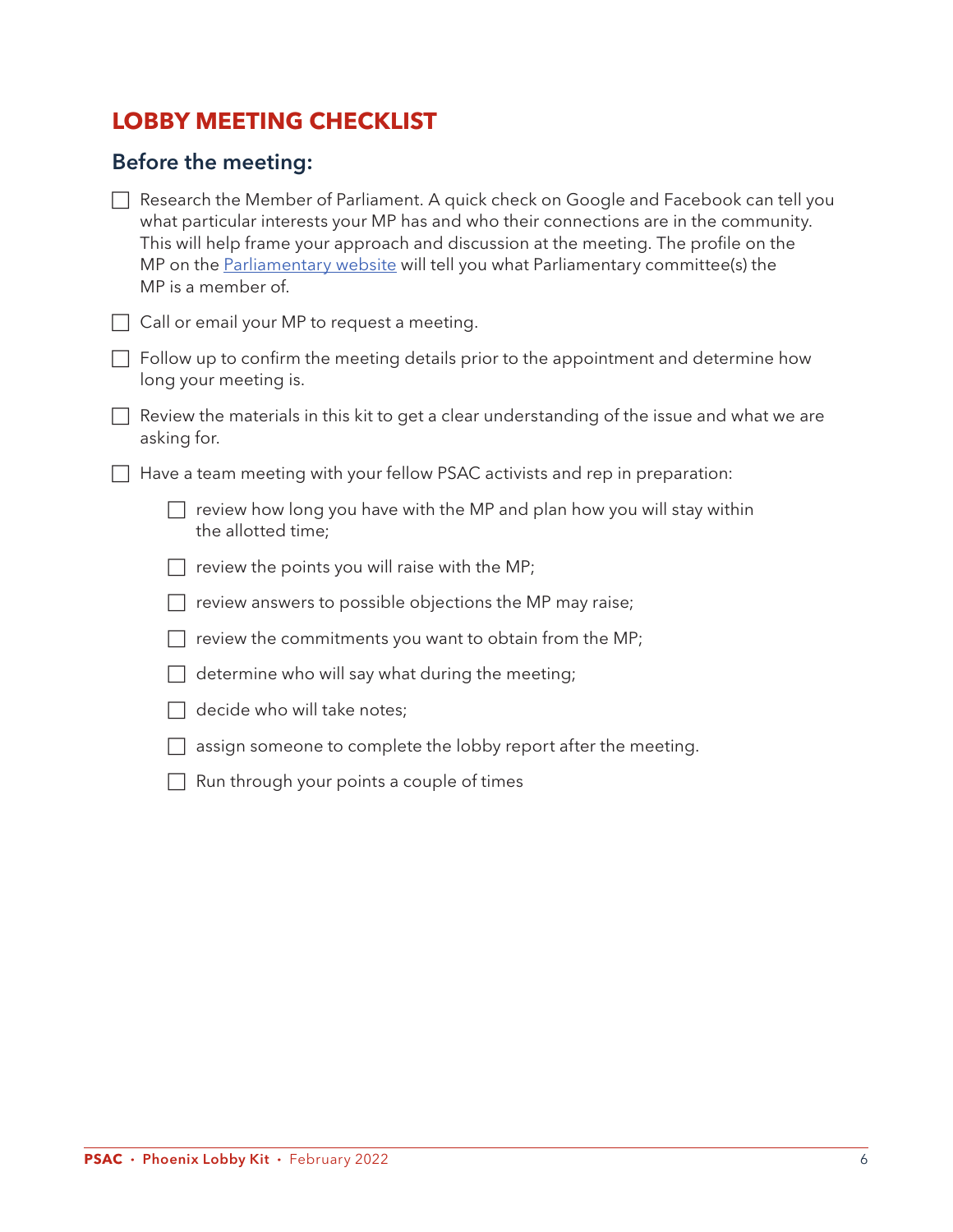#### **Resources for a successful online lobby**

#### Before your meeting:

- Determine what accessibility supports you might need simultaneous interpretation, etc.
- Set up and check your tech
	- **›** Background uploaded
	- **›** Headset charged
	- **›** Quiet room
	- **›** Practice your talk a few times record it and play it back to see how it looks and sounds
- Make a contingency plan for cancellations or tech problems (have an understudy!)

#### The day of...

- Log on a few minutes early. Check your tech. Wear a headset it's easier for all.
- Remember to breathe. Settle into your seat and take a breath before you begin your remarks.
- Make eye contact with the camera from time to time (or always, if you don't need to refer to your notes).
- Pause from time to time to see if the MP has questions or comments.
- Make notes when the MP asks questions or comments.
- Take time to respond.
	- **›** It's okay to say, "I don't know, but will find out and get back to you".
- Remember to finish with an ask and a commitment
	- **›** "Will you commit to xxx? When will you xxx? "
- Get a photo screen cap!
- Thank them for the meeting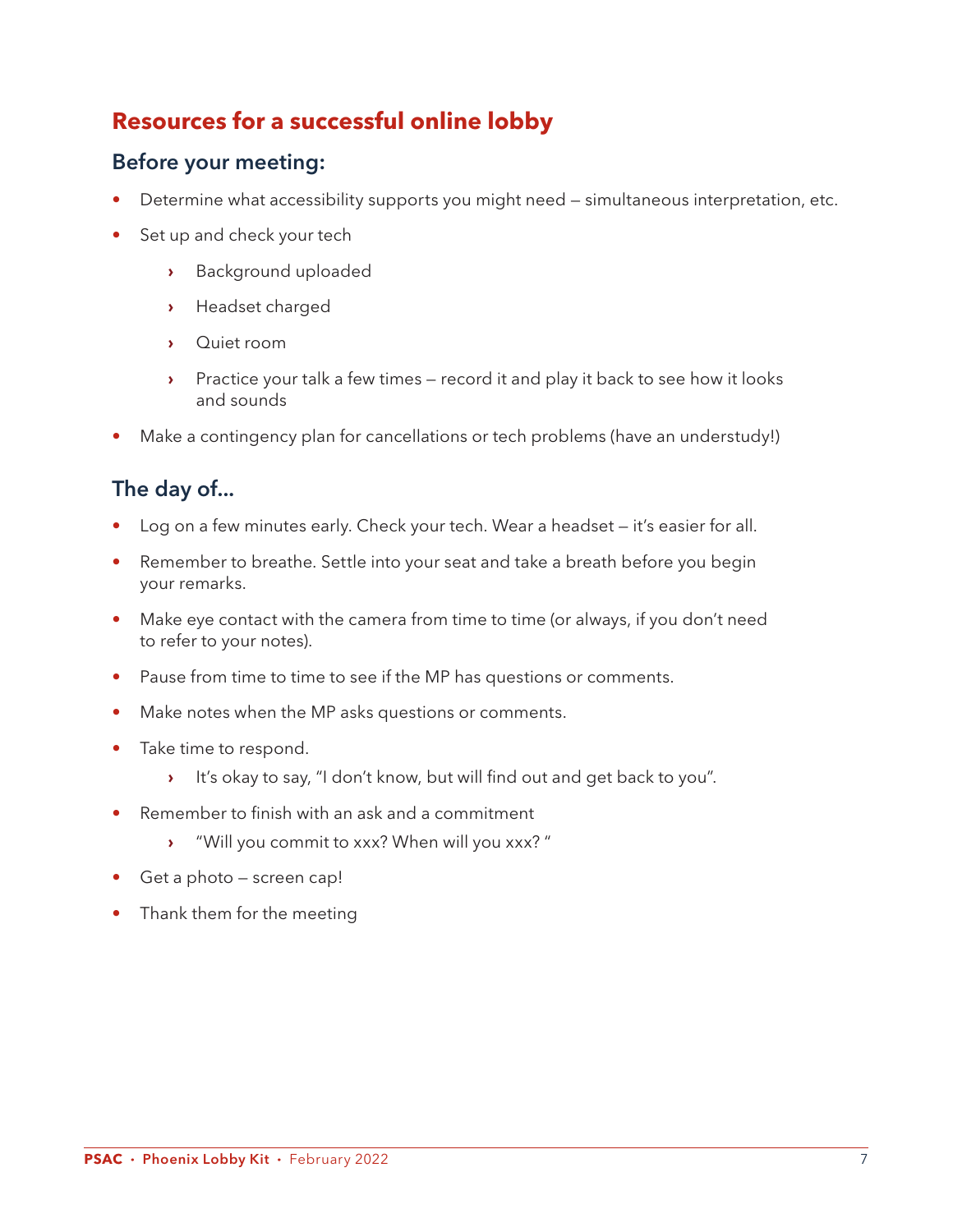#### During the meeting:

| $\Box$ Introduce yourselves – say what you do and where you're from. Thank the MP for the |  |
|-------------------------------------------------------------------------------------------|--|
| meeting and confirm how long you have.                                                    |  |

- $\Box$  Present your position clearly and don't be sidetracked.
- $\Box$  Listen, but don't let the MP talk so much that you don't get a chance to speak.

 $\Box$  Answer questions to the best of your ability. Make a commitment to follow-up if you don't have immediate answers.

| $\Box$ Ask the MP to take specific action(s) and take very accurate notes when they explain why |
|-------------------------------------------------------------------------------------------------|
| they will or won't take those actions. If you aren't sure you understood the commitment(s),     |
| re-confirm with the MP.                                                                         |

 $\Box$  Have ready online copies of the lobby document to be sent the MP and their aides.

 $\Box$  Leave any lobby materials and your contact information with the MP. Thank them for meeting with you.

#### After the meeting:

- $\Box$  Debrief with your team right after the meeting. Decide what follow-up action is needed, who will do it, and when.
- $\Box$  Send a follow-up letter thanking the MP for the meeting and their support. Provide any follow-up information you agreed to provide. Remind the MP of any actions she or he agreed to take.

#### Report to PSAC:

PSAC is keeping a data base of information on meetings with MPs and other relevant information. It is important that you complete the lobby report form after each meeting with an MP. Make sure this responsibility is assigned before the meeting.

#### **Each report should contain the following information:**

- when the meeting took place;
- who was there (PSAC members, staff, the MP and any of her/his staff);
- what you talked about;
- key statements by the MP (make sure you record these accurately);
- any commitments made by the MP (again, be sure to include accurate quotes);
- any follow-up tasks.

Your report should be completed as soon as possible after every meeting and sent to Tasia Brown [\(brownt@psac-afpc.com\)](mailto:brownt@psac-afpc.com).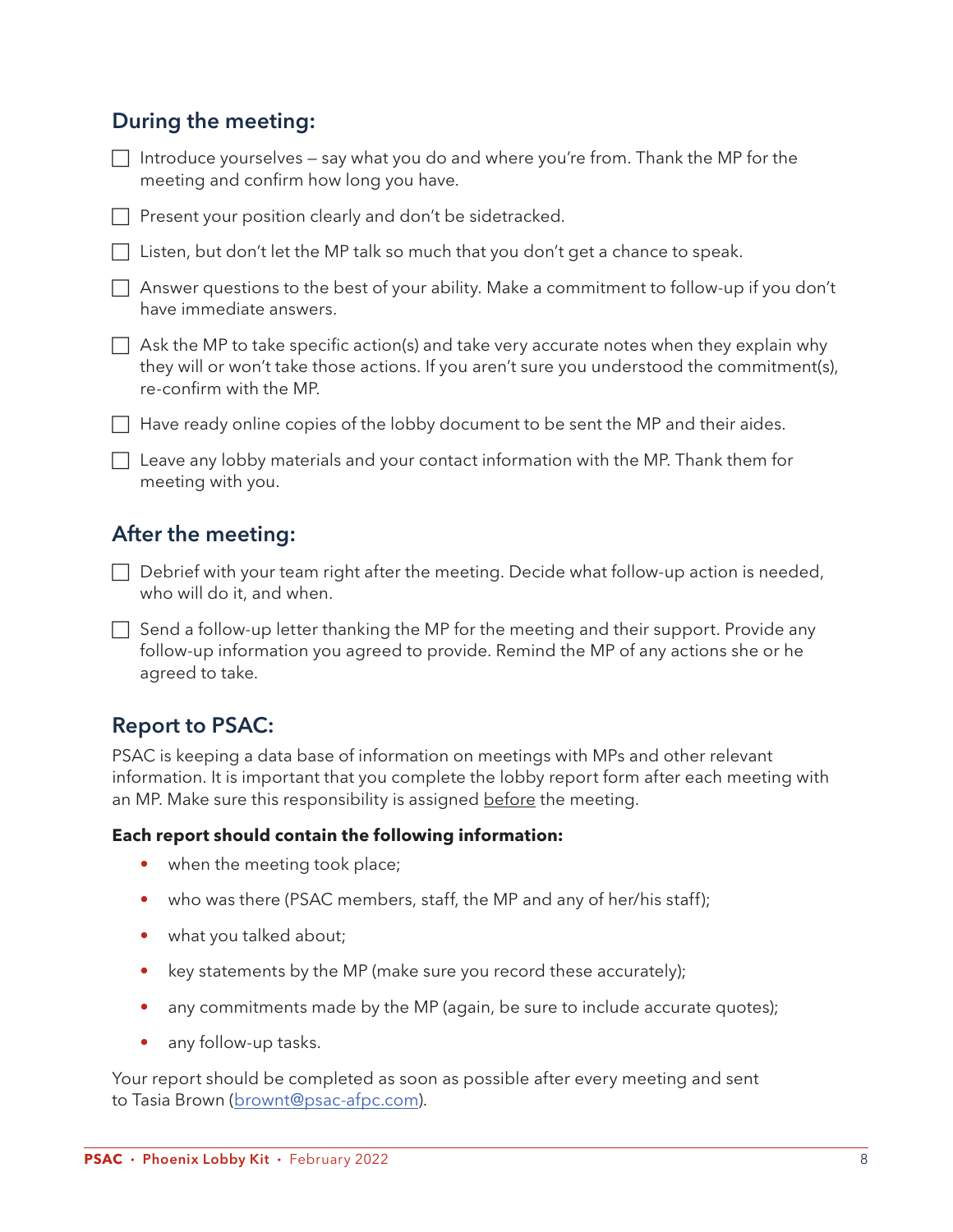#### **LOBBY REPORT BACK FORM**

*Once complete, send back to Tasia Brown (PSAC Communications) at [brownt@psac-afpc.com](mailto:brownt@psac-afpc.com)*

| <b>NAME OF MP:</b><br><u>and the state of the state of the state of the state of the state of the state of the state of the state of the state of the state of the state of the state of the state of the state of the state of the state of the state</u> |
|------------------------------------------------------------------------------------------------------------------------------------------------------------------------------------------------------------------------------------------------------------|
|                                                                                                                                                                                                                                                            |
| CONSTITUENCY: Network: Network: Network: Network: Network: Network: Network: Network: Network: Network: Network: Network: Network: Network: Network: Network: Network: Network: Network: Network: Network: Network: Network: N                             |
|                                                                                                                                                                                                                                                            |
|                                                                                                                                                                                                                                                            |
| <b>LOCATION OF MEETING:</b><br><u> 1989 - Johann Stoff, amerikansk politiker (d. 1989)</u>                                                                                                                                                                 |
|                                                                                                                                                                                                                                                            |
|                                                                                                                                                                                                                                                            |
| LENGTH OF MEETING:                                                                                                                                                                                                                                         |
|                                                                                                                                                                                                                                                            |
| <b>REASON FOR BEING THERE:</b>                                                                                                                                                                                                                             |
|                                                                                                                                                                                                                                                            |

#### **PARTICIPANTS:**

| Constituency team: |                    |  |  |
|--------------------|--------------------|--|--|
|                    |                    |  |  |
|                    | 2.                 |  |  |
|                    |                    |  |  |
| Others present:    |                    |  |  |
|                    |                    |  |  |
|                    | 2. $\qquad \qquad$ |  |  |
|                    |                    |  |  |

#### **GENERAL COMMENTS ON MEETING:**

(Include attitude, whether MP interested, etc.)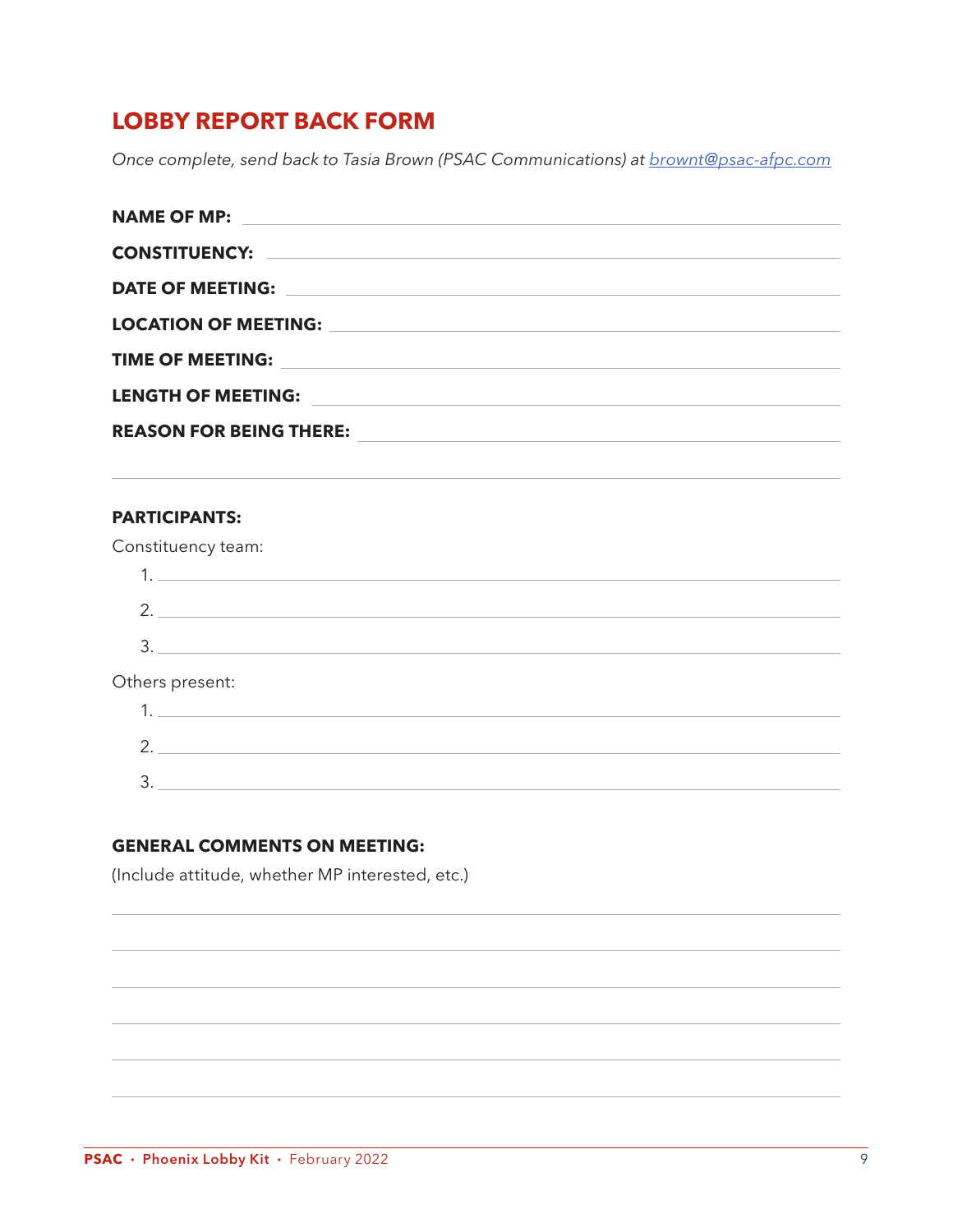#### **MP's RESPONSE:**

(Both to general and to specific points)

#### **COMMITMENTS BY MP:**

(Be as specific as possible — confirmation letter should contain these points)

#### **FOLLOW-UP:**

When:

Person responsible:

What needs to be included in your follow up email/phone call? (always include a thank you!)

 $\Box$  A request for information the MP/Senator promised you

 $\Box$  Answer(s) to questions the MP/Senator asked you

 $\Box$  Request for a meeting in the constituency

c Other:

Date completed: University of the completed: